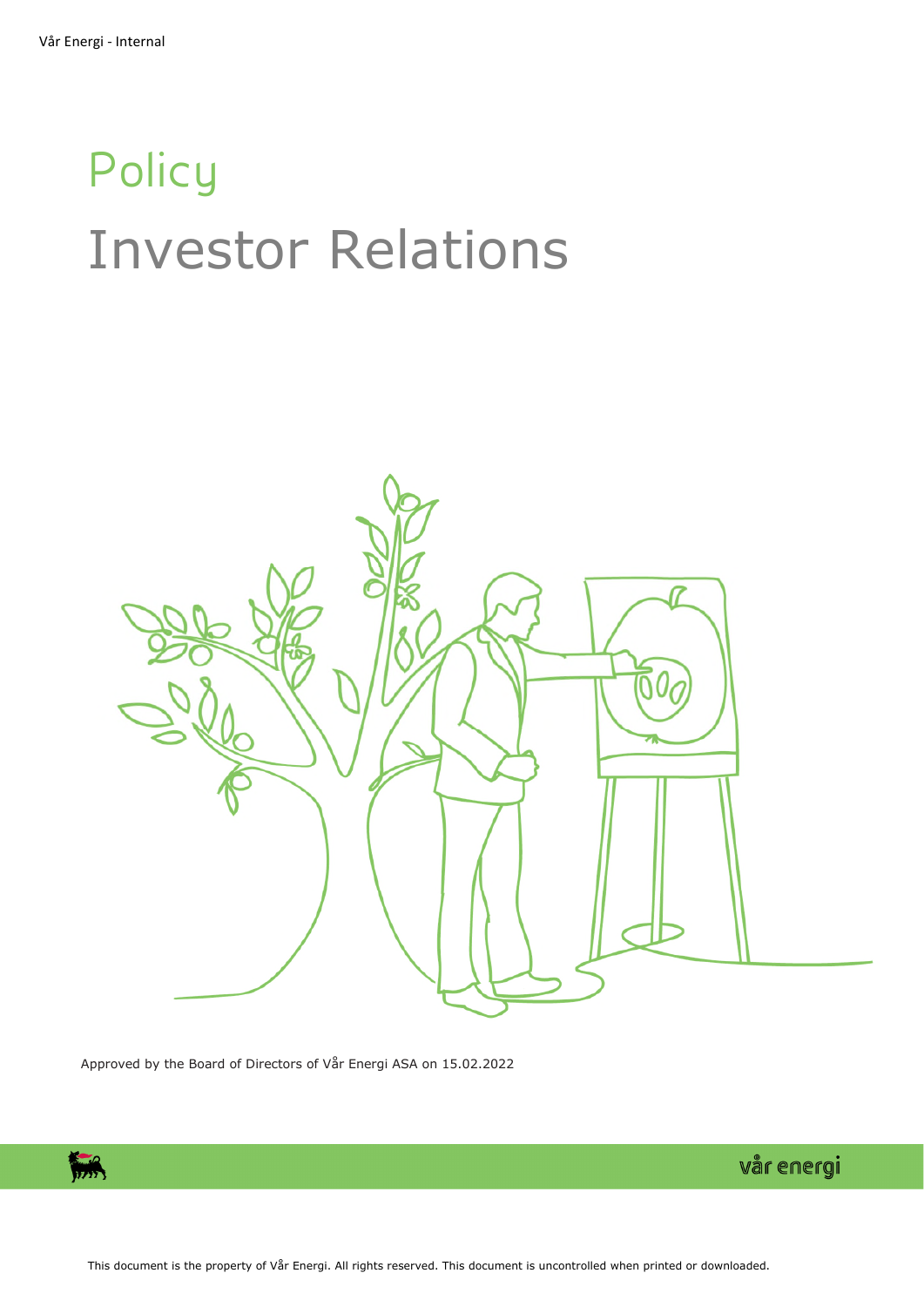| 2 SHAREHOLDER COMMUNICATION AND COMMUNICATION WITH THE MARKET4 |
|----------------------------------------------------------------|
|                                                                |

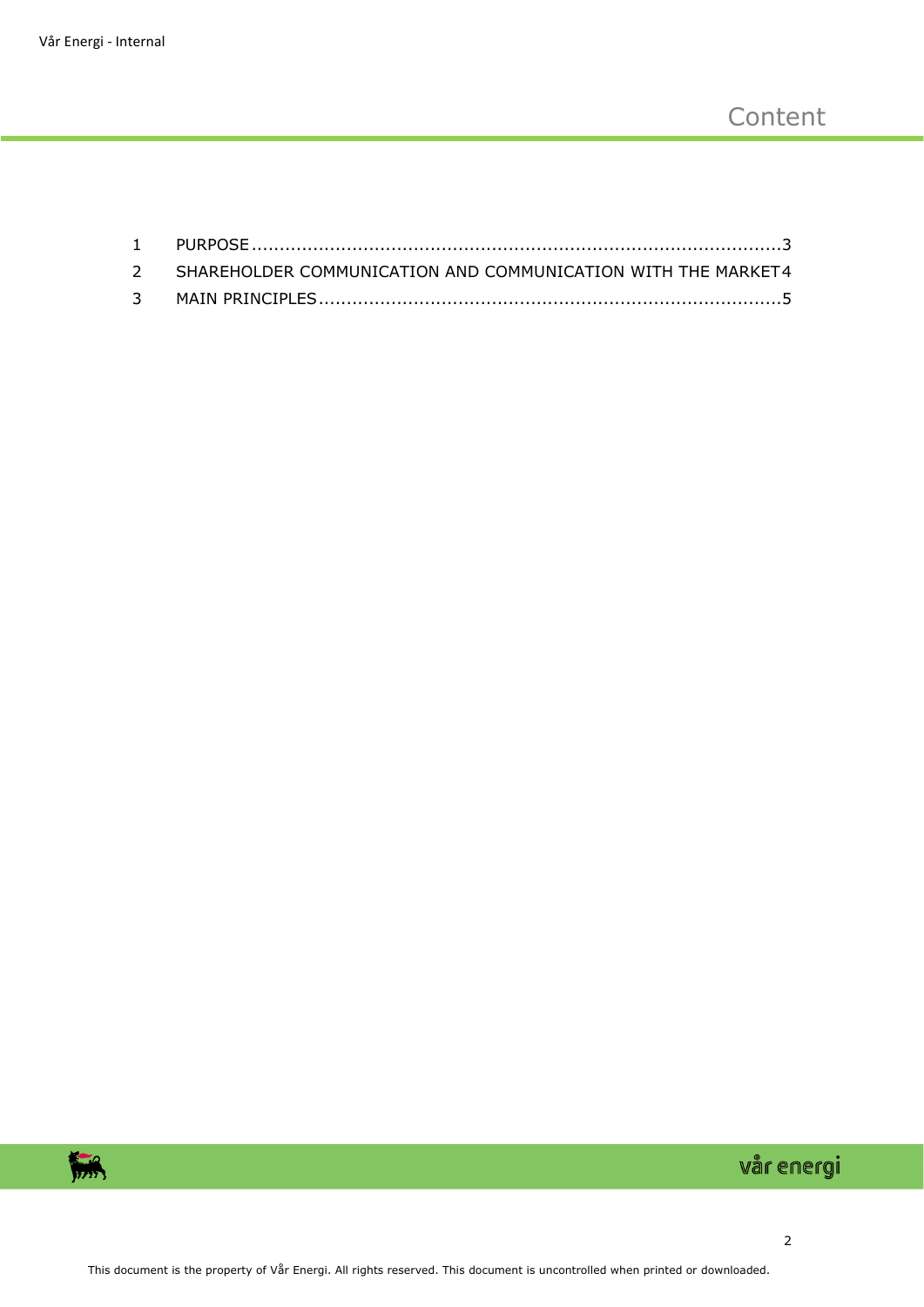#### <span id="page-2-0"></span>**1 PURPOSE**

#### **THIS INVESTOR RELATIONS POLICY SHALL ENSURE SIMULTANEOUS ACCESS TO ACCURATE, RELEVANT AND UP-TO DATE INFORMATION ABOUT VÅR ENERGI AS (THE "COMPANY") AND ITS SUBSIDIARIES.**

In addition, the Investor Relations Policy shall contribute and ensure that Investor Relations are carried out in compliance with applicable rules, regulations and recommended practises.

The Investor Relations Policy shall also ensure awareness of Investor Relations amongst the Executive Management and the Board.

The Company's Investor Relations team comprises of the CEO, the CFO and the Investor Relations Manager.

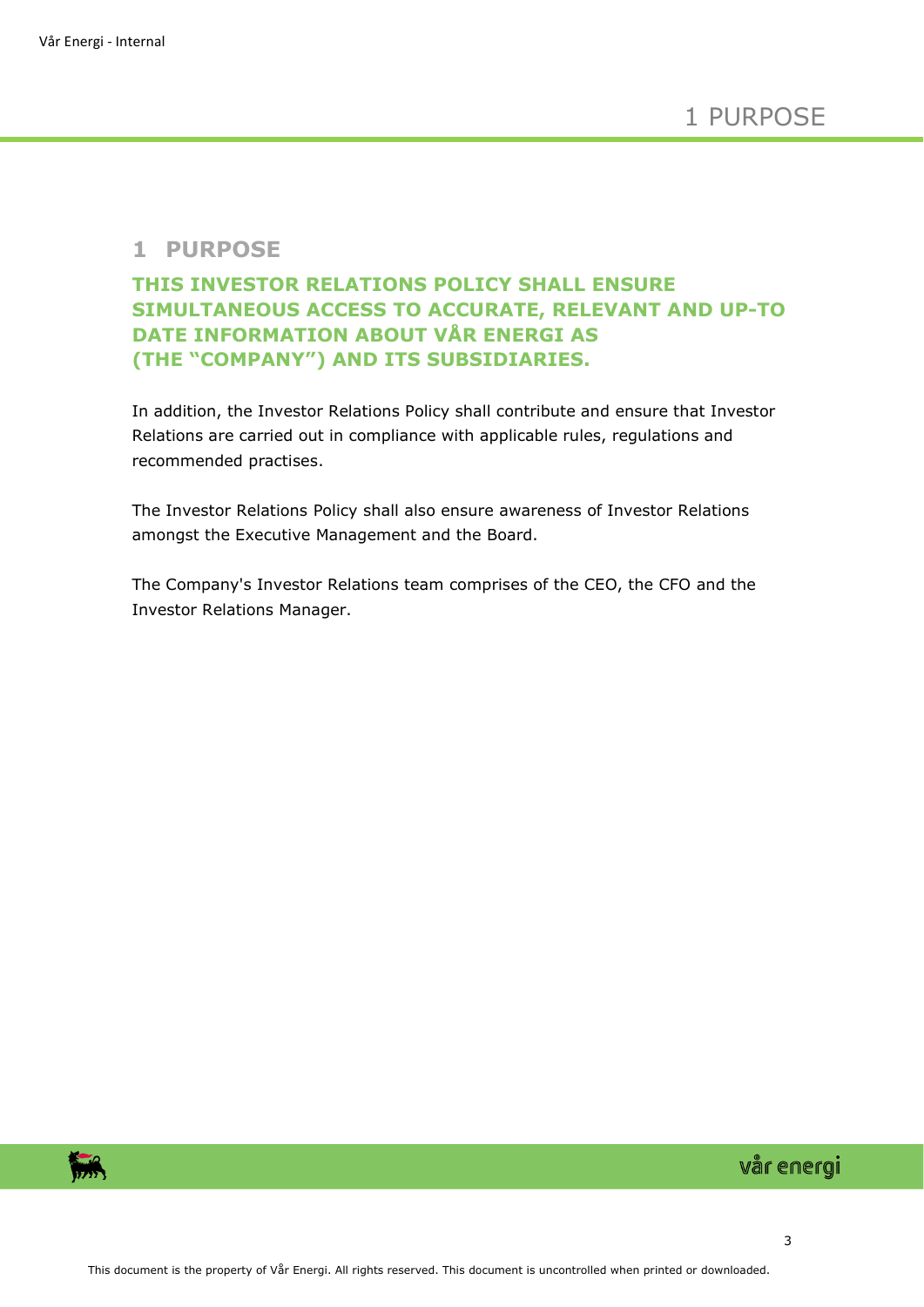### <span id="page-3-0"></span>**2 SHAREHOLDER COMMUNICATION AND COMMUNICATION WITH THE MARKET**

#### **COMMUNICATION WITH SHAREHOLDERS, INVESTORS AND ANALYSTS IS A PRIORITY FOR THE COMPANY.**

The Company's objective is to ensure that the financial market and the shareholders have sufficient information about the Company to be certain that pricing reflects underlying values.

Care will be taken by the Company to ensure an impartial distribution of information when dealing with shareholders and analysts.

The Company will arrange open investor presentations in connection with the Company's interim reports. Presentations made for investors in connection with interim reports will be made public together with the reports. Important events affecting the Company will be reported immediately. The Company shall publish an annual financial calendar with an overview of dates for financial reporting and other key events.

Relevant investor information will be made available at the Company's web page: www.varenergi.no.

The CFO will be responsible for communication with shareholders outside the General Meeting.